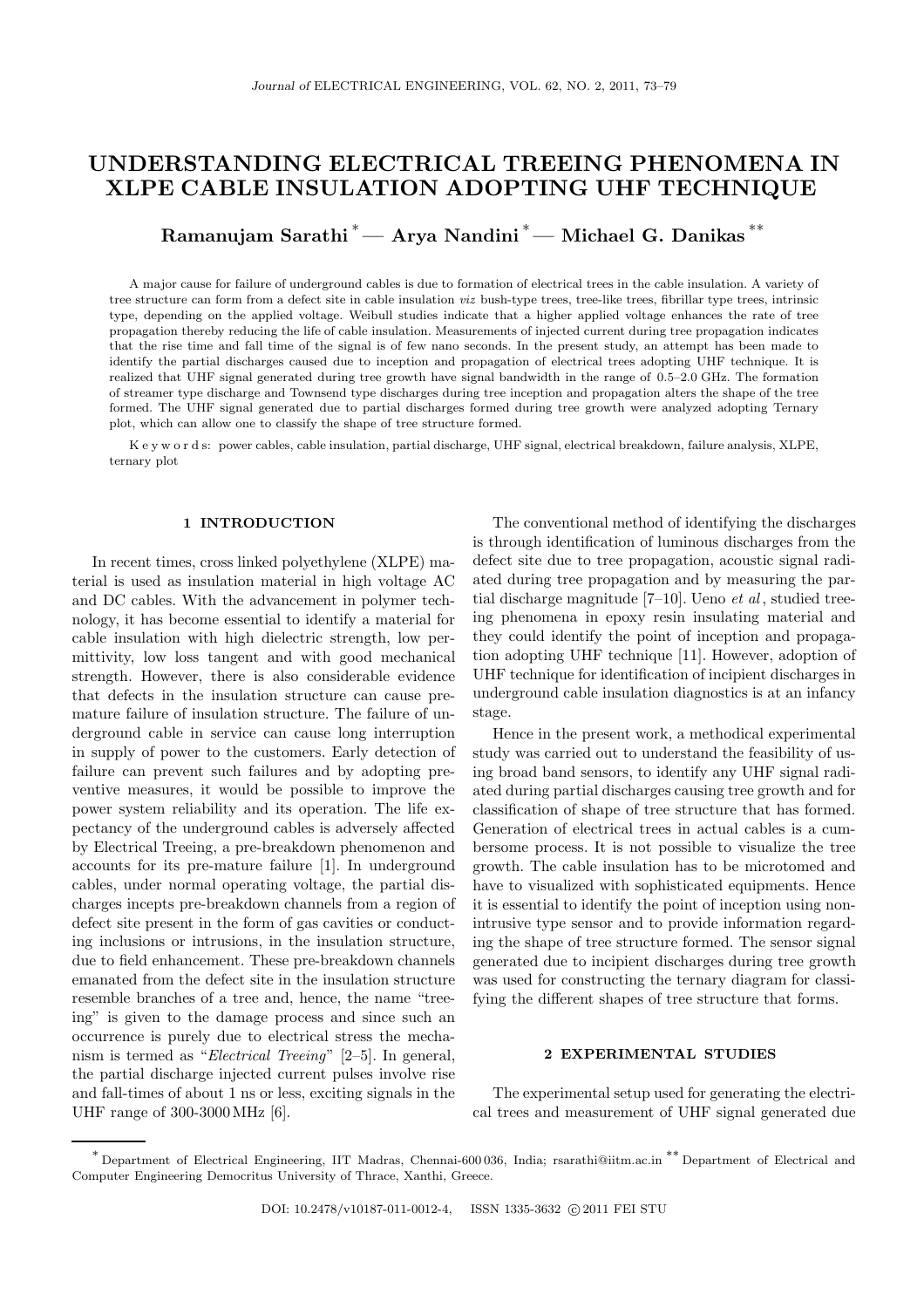

Fig. 1. Experimental Setup



Fig. 2. Frequency response of the UHF sensor

to partial discharges in the cable insulation system during the electrical tree formation, under the AC voltage is shown in Fig. 1. The experimental setup could be sectionalized in to three parts. The first, second and third part of the experimental setup covers the high AC voltage source, sample preparation and methodology of testing and the UHF sensor respectively. The details of each section are as follows.

#### 2.1 High voltage source

The high AC voltages were generated by using 100 kV, 5 kVA discharge free test transformer. The applied AC voltage was measured using a capacitance divider. The AC voltage was increased at a rate of 300 V/s up to the required test voltage level.

## 2.2 Sample preparation and methodology of testing

In the present work, electrical trees were generated in a 33 kV XLPE cable insulation. The cable insulation is cut in to regular size of 1 cm thick. A conducting defect was simulated by inserting a sharp metallic needle into the insulation, which is connected to the high voltage terminal. The centre conductor of the cable is connected to the ground. Since the needle tip is sharp and near to the ground terminal, the local field enhancement occurs near to the pin tip causing localized discharges/damage near the needle tip. The needle used had a nominal tip radius of curvature,  $5 \mu m$ . The effective thickness between the tip of the needle electrode and ground electrode was maintained between 3–5 mm. The space between the pin and the dielectric was effectively sealed with the cold setting araldite and the specimens were immersed in filtered, degassed mineral transformer oil ready for voltage application.

#### 2.3 UHF sensor

The UHF sensor is a non-intrusive type sensor which can provide the information about source of partial discharge occurrences. One of the fundamental requirements of the UHF sensor for identification of partial discharges is that, it must have a broadband response. Also the sensor should have minimum sensitivity in the range 500 to 1500 MHz [12]. Martin et al , have carried out a detailed study on partial discharges in transformers using the sensors (that are) used in gas insulated systems and realized that the same sensor could be utilized for monitoring incipient discharges in transformers [13, 14]. The sensitivity response of the broad band sensor is shown in Fig. 2.

In the present study, UHF sensor used for detection of partial detection activity it is adopted to identify the tree growth process by placing the sensor at a distance of 20 cm away from the sample holder. The output of the UHF sensor is connected to the spectrum analyzer/high bandwidth digital storage oscilloscope. The UHF signals were captured using a digital storage oscilloscope (LeCroy, 4 channel, 3 GHz bandwidth, operated at 10 GSa/s) with an input impedance of 50 ohms. The spectrum analyzer Hewlett Packard E4402B ESA-E-Series was used to measure the signal in zero span mode with 1GHz centre frequency.

## 3 RESULTS AND DISCUSSION

## 3.1 Influence of Electrical Stress on the Size and Shape of Tree Growth

The major cause of failure of underground cable insulation is due to formation of electrical trees from a defect site in it. The defect in the insulation structure can be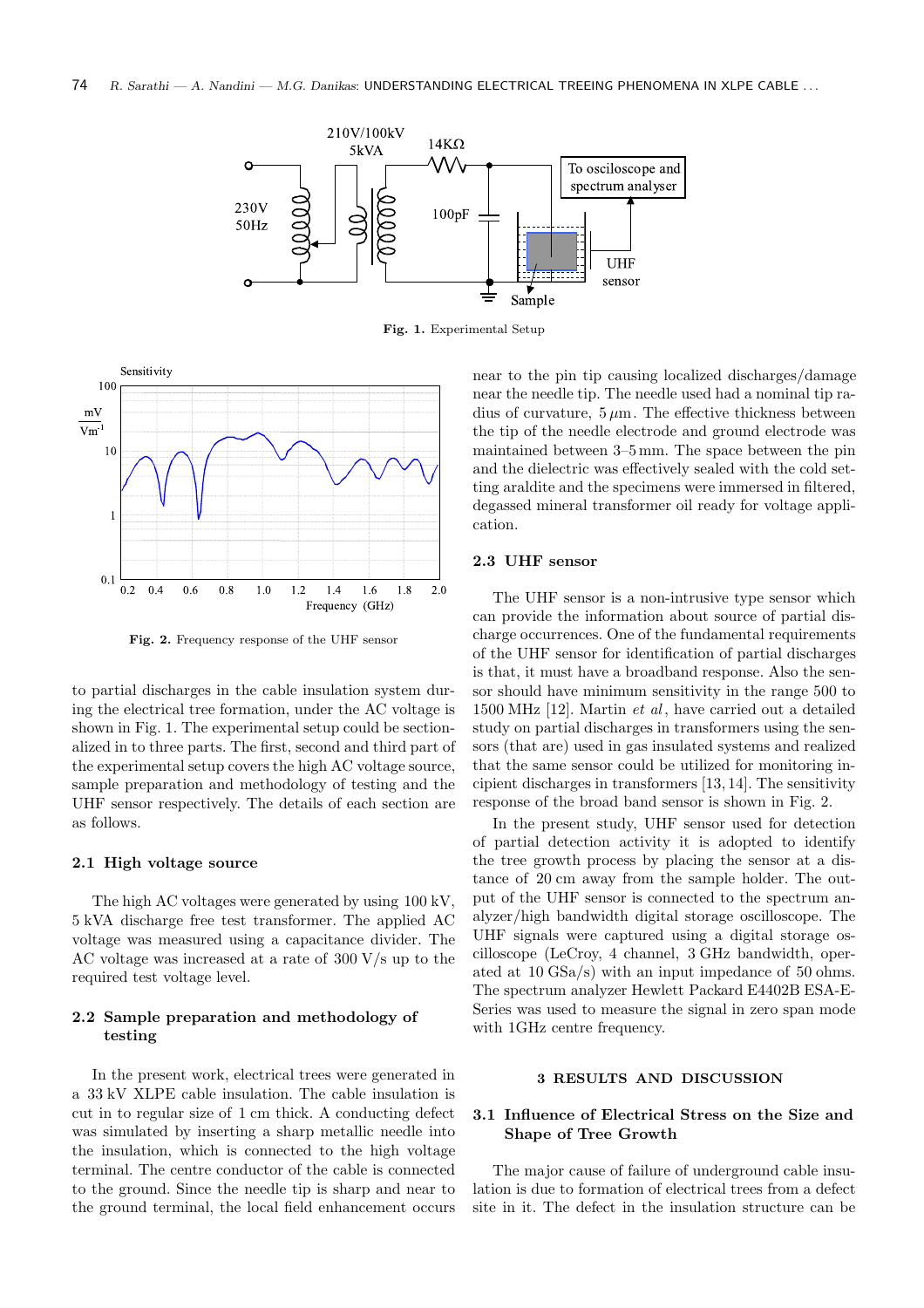

Fig. 3. Electrical Tree in XLPE cable Insulation under AC voltage (a) Bush Type Tree (b) Tree-Like-Tree (c) Fibrillar type tree (d) Intrinsic type tree (e) Tree Followed with Breakdown insulation

a conducting/non-conducting defect. The size and shape of the defect vary the local electric field, which alter the shape of tree and its mode of propagation. To generate electrical trees in an insulation structure, selecting the applied voltage magnitude is very important. If the stress is of larger magnitude intrinsic type, failure can occur with few pre-breakdown channels and if it is less, no tree can form in the insulation structure.

Mason [15] suggested that electric field  $(E_{\text{max}})$  at the tip of the needle electrode can calculated as

$$
E_{\text{max}} = \frac{2Ud}{r\ln\left(1 + \frac{4d}{r}\right)}\tag{1}
$$

where  $r$  is the weighted mean average of tip radius of curvature of the needle electrode, d is the thickness of the insulation from the needle tip to the center conductor of the cable insulation and  $U$  is the applied voltage magnitude. By carefully selecting the operating voltage for the tree inception, different tree patterns were generated and analyzed. Figure 3 shows the optical photographs of different type of electrical trees formed in the XLPE cable specimen under the AC voltages. It is observed that bush type of Tree (Fig. 3a), a tree like tree (Fig. 3b) a fibrillar type Tree (Fig. 3c) and an intrinsic type tree structures (Fig. 3d) are formed at the tip of the needle electrode, which is connected to high voltages. Figure 3e shows a typical breakdown path formed in the insulation structure due to propagation of electrical tree and terminating to the ground electrode.

When a high voltage is connected to the needle electrode, the local electrical field near the needle tip enhances and if the local electric field exceeds the breakdown strength of the material, partial discharge incepts and causes a localized incipient damage to the insulation structure forming a tree like tree. Depending on the magnitude of applied voltage, conductivity of the medium in the defect zone and the local electric field condition at the point of inception of electrical tree, a fibrillar type, intrinsic type failure, tree like tree or a bush type of electrical tree can form. When a localized incipient damage occurs, injection of charges from the high voltage electrode to the insulation structure were trapped near the defect site formed and the charges gets deposited in the surface of the damaged zone causing local reaction with the applied field reducing the electric field in the zone. Sometimes, the homo or hetero charges were also injected into the insulation structure through the defect formed zone-enhancing field at one point causing further enlargement of channel resulting in Tree-Like- Tree structure. Otherwise local discharges will occur causing increased diameter of the damage zone forming bush Type of electrical tree. Sometimes, the local electric field near edge of the defect zone be high allowing fibrillar Type or intrinsic type electrical tree to form. Ansheng  $et \ al$ , suggested that when the needle is inserted into large spherulites, conducting trees will form in those spherulites. When the needle is inserted among spherulites, non-conducting trees will appear along the boundaries of spherulites indicating that different types of electrical trees occurs [16]. Yoshimura et al, carried out optical studies and have concluded that on application of voltage a tree like tree pattern appears and if the voltage is further increased discharges at the tree tip be high forming fibrillar or bush type tree structure [17].

In the present work, 20 identical samples were used to obtain failure times of the specimen due to electrical trees. The study was carried out at different voltage levels. The voltage was applied to the specimen simultaneously and the time instant the failure occurred was noted. In the present study, censored data analysis was used to estimate the characteristic time of failure of insulating material due to treeing. Only 10 failure times were noted and the remaining samples were cut and examined visually for any tree structure formation. Even though the samples are identical, the scatter in the failure times of the specimens is large. It is essential to utilise statistical tools to understand the severity due to electrical stress. The two parameter cumulative Weibull distribution function is given by [18]

$$
F(t) = 1 - \exp\left(-\frac{t}{\tau}\right)^{\beta} \tag{2}
$$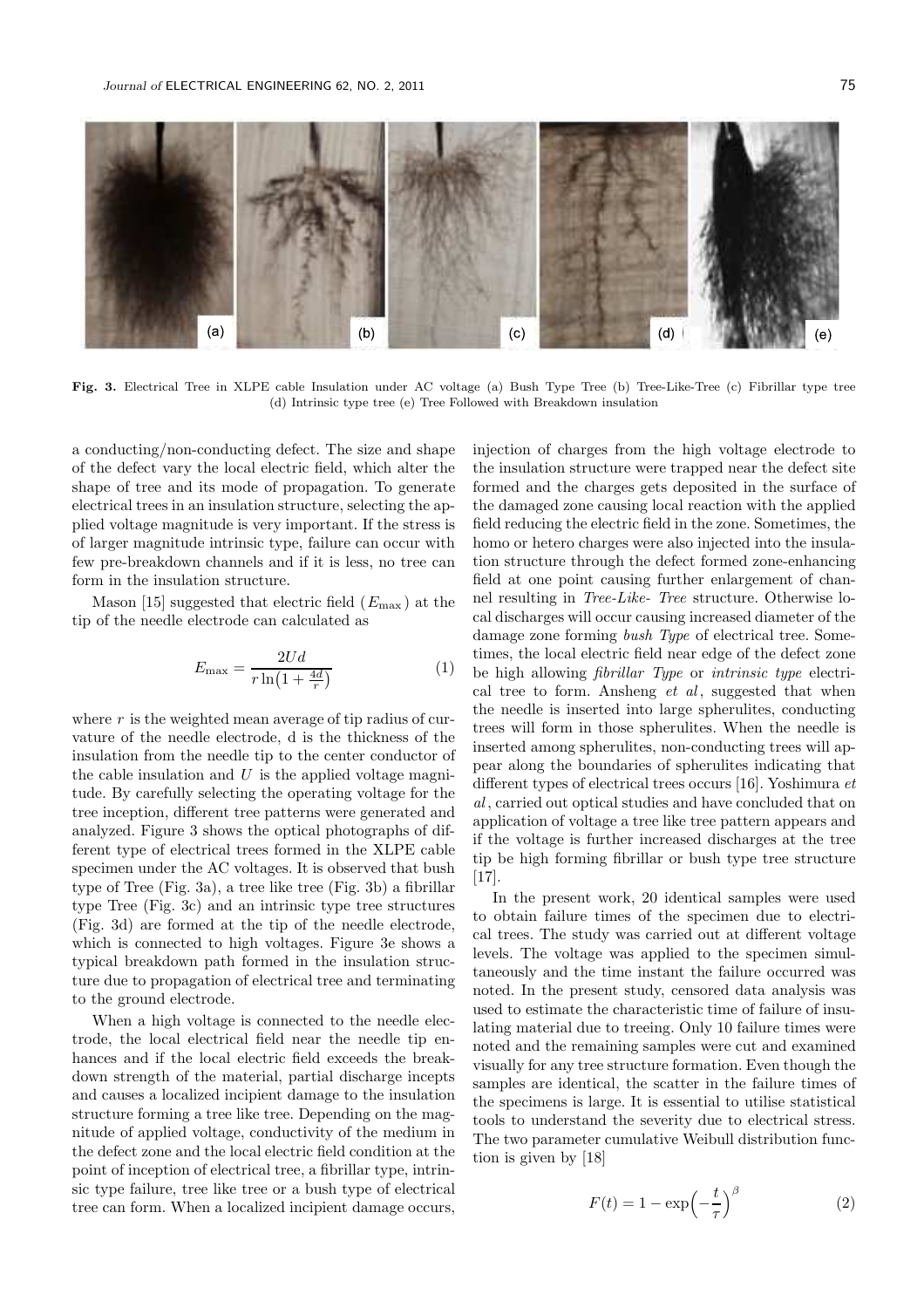

Fig. 4. Weibull plot for the failure times of the insulation structure due to electrical trees



Fig. 5. Typical Injected current pulse formed due to partial discharges

where  $\tau$  is the scale parameter,  $\beta$  is the shape parameter and  $t$  is the random variable, usually time to breakdown.  $F(t)$  indicates the proportion of specimens tested which will fail by time  $t$ . The scale parameter represents the time required for 63.2 % of tested units that fail. The shape parameter is a measure of dispersion of failure times [18].

Table 1. Variation in Characteristic life and shape parameter for the failure data caused due to electrical treeing

|                 | Applied Characteristic<br>Voltage Life in mins Parameter | Shape |
|-----------------|----------------------------------------------------------|-------|
| $12 \;{\rm kV}$ | 677                                                      | 2.68  |
| $17~{\rm kV}$   | 331                                                      | 2.03  |

Figure 4 shows the Weibull plot for the failure times of the insulation structure due to electrical trees, operated at different voltage levels. Table 1 shows the variation in the characteristic life of the insulation material and the shape parameter for the failure data caused due to electrical treeing, at different voltage levels. It is observed very clearly that increase in magnitude of applied voltage shows a reduction in the characteristics life of the insulation material. In addition, it is noticed that the slope

parameter  $(\beta)$  obtained under different electrical stress is varying. It is clear that if the  $\beta$  value is more than one, which is an indication that the failure of the insulation material is due to local erosion causing failure of insulation structure. Raetzke et al, carried out work on epoxy nanocomposites and they have observed that failure of epoxy resin due to electrical tree can drastically be reduced by incorporating nano filler to the insulating material  $[19]$ . Xie et al, carried out electrical treeing studies in 110 kV XLPE cable insulation and have concluded that insulating material having narrow molecular weight distribution with lower impurity, the material will have higher treeing resistance [20]. Thus by mitigating the impurity level in the cable insulation, it is possible to reduce the cable insulation failure due to electrical treeing.



Fig. 6. Typical time domain UHF signal (a) and its corresponding FFT analysis (b) generated during tree growth at different voltages

## 3.2 Analysis of UHF signal generated during tree growth

This injected current due to partial discharges causing electrical tree are with rise time of few nano seconds. Figure 5 shows typical injected current signal generated due to partial discharges generated during tree propagation. It is well established that the rise time and fall time of the injected current pulse formed due to partial discharge signal in the  $SF_6$  insulation medium are of few nanoseconds radiating UHF signals [6]. Figure 6 (i) and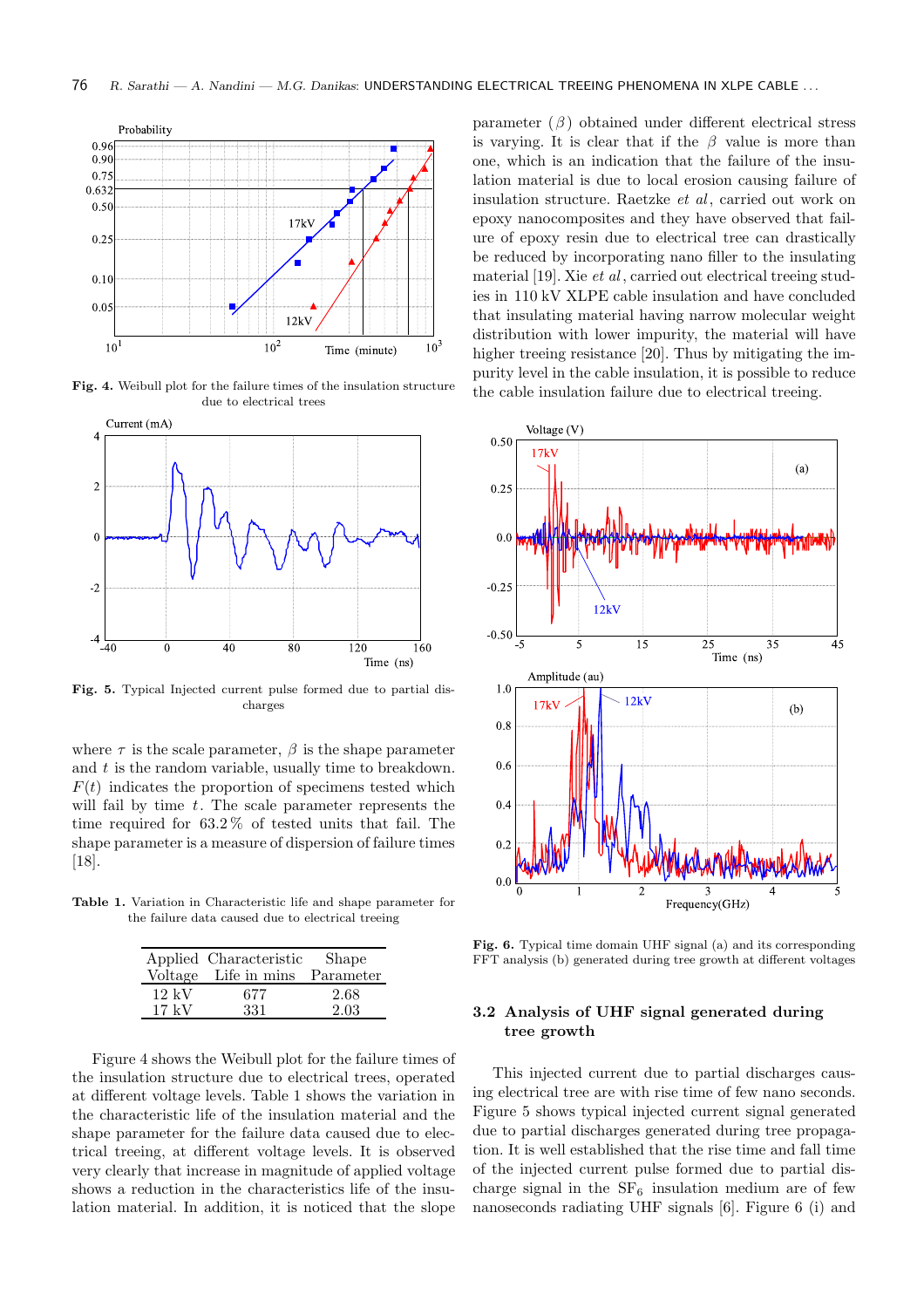

Fig. 7. Variation in UHF signal magnitude at the point of inception and while propagation of electrical tree. (a) Bush tree (b) Branch tree (c) Fibrillar tree (d) Intrinsic type tree

(ii) shows typical time domain UHF signal generated due to partial discharge formed owing to tree inception and propagation under AC voltages and the corresponding FFT analysis of the time domain signal respectively. It is observed that the characteristic frequency contents of the signal radiated due to partial discharges generated due to tree inception and propagation lies in the UHF signal range of 12 GHz. The characteristics of UHF signal is not much varied due to applied voltage and shape of tree formed. The intensity of the UHF signal measured varies depending on the type of tree structure formed. In general the magnitude of UHF is constant when a bush type tree forms and if the magnitude vary with time it forms tree like tree.

Figure 7 shows variation in UHF magnitude with respect to time during tree formation. Figure 7a indicates that UHF magnitude is constant with respect to time, where a bush type of tree has formed. If the magnitude of signal alters much with time is the indication of tree like tree to form (Fig. 7b) and if bush type and tree like tree characteristics observed it is the indication of fibrillar type tree formation (Fig. 7c). A.G. Sellars carried out analysis of void discharge in epoxy resin insulation material and have concluded that streamer type and Townsend-type discharges occurs in the voids forming treeing leading to insulation failure [21]. They have identified that UHF signal gets generated only when streamer type discharge occurs and no UHF signal occurs when Townsend-type discharges occurs. The results of the present study also concludes the fact that when tree-liketree occurs streamer-type discharge predominates leading to high magnitude of UHF signal and a if consistent streamer type discharges occurs to form a bush type tree structure. When the magnitude of UHF signal formed increased suddenly and if it is constant, it is the indication of intrinsic-type tree formation (Fig. 7d). Thus it could be realized that formation of streamer type discharge and Townsend type discharges that occurs during tree inception and propagation alters the shape of the tree formed [22, 23]. The measurement of UHF signal magnitude could provide only the global characteristics of shape of tree formed. It is essential to understand the tree dynamics and to classify the type of tree structure formed.

## 3.3 Identification and Classification of different discharges using Ternary Diagram

It is difficult to classify the type of tree pattern that forms from the UHF signal generated. In the present work, the partial power analysis to the UHF signal generated due to discharges was carried out, which will be the input data for generating the Ternary plot. Partial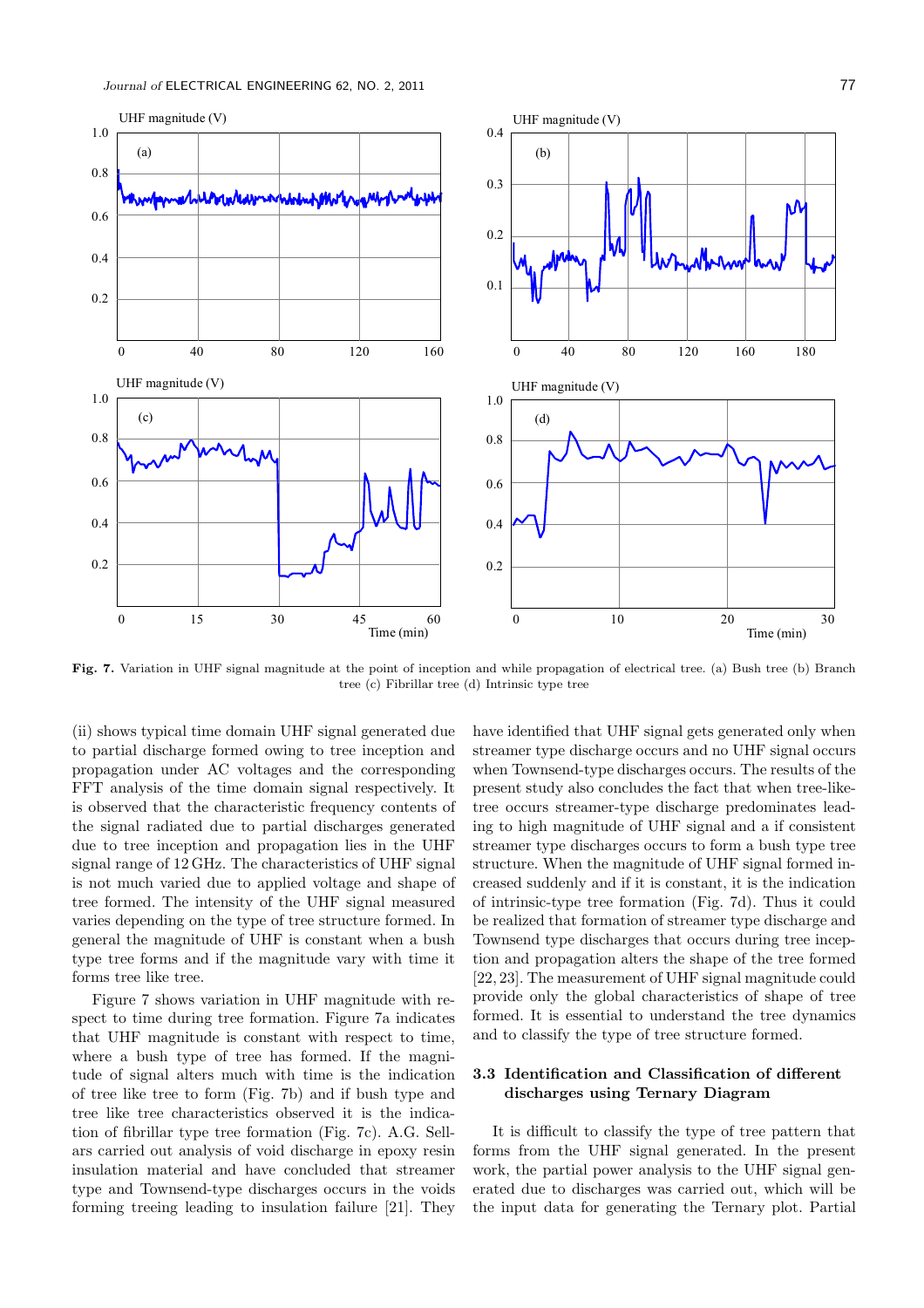

Fig. 8. Ternary diagram indicating the characteristics of the UHF signal generated due to different tree shapes (a) Bush tree (b) Branch tree (c) Fibrillar tree (d) Intrinsic type tree

Power is calculated by summing the power spectrum in a user specified range of frequencies, dividing it by the total power. The power spectrum was calculated up to 3 GHz is split equally and the partial powers were calculated in three zones  $(0-1 \text{ GHz}, 1-2 \text{ GHz}$  and  $2-3 \text{ GHz})$ . This normalisation technique is identical to the process used to generate the gas in oil ratio used to plot Duval's triangle [24]. P.C. Baker *et al*, carried out fundamental studies in GIS for identification of incipient discharges and have concluded that ternary plot analysis could allow one to identify the type of discharges in GIS [25]. Similar process is adopted to visualise and classify the type of tree pattern that occurs due to partial discharges, by construction of ternary plot. A clear separation of signal frequency contents occurs due to different tree patterns generated. Figure 8 Shows typical ternary diagram obtained for the signals generated during different tree patterns formed. The results of the study indicate that the Ternary diagram (shown in Fig. 8) can be used as condition monitoring tool for underground cables and could help one to classify the type of tree formed, for any remedial action, during operation. It is observed that, when bush type/tree like tree/fibrillar type trees/intrinsic type trees, it has unique location in the ternary plot allows one to classify and say the type of tree formed. Figure 6a shows that energy content in UHF signal is high in the range 1.5–1.6 GHz when bush type tree occurs and when a few branch causing intrinsic type tree the energy content of the UHF signal be high in the range 1.1 to 1.3 GHz. When a fibrillar tree occur the energy content of the UHF signal is high in the range 1.4–1.5 GHz. The results of the study indicate that the ternary plot allows one to identify the type of tree that has formed during a time period, indicating the efficiency of technique for identification and categorization of tree structure.

## 4 CONCLUSIONS

The major cause of failure of underground cable insulation during operation is due to electrical treeing. Various tree structures can form from a defect site Viz., Bush type tree, tree like tree, fibrillar type tree, intrinsic type, depending on the applied voltage. Weibull study indicates that higher the applied voltage enhances the rate of tree propagation thereby reducing the life of cable insulation. Measurement of injected current during tree propagation indicates that the rise time and fall time of the signal is of few nano seconds, thereby radiating UHG signals. By adopting the UHF technique, it is possible to identify the incipient discharges caused due to inception and propagation of electrical trees. It is realized that UHF signals generated during tree growth have signal bandwidth in the range of 0.5–2.0 GHz. The formation of streamer-type